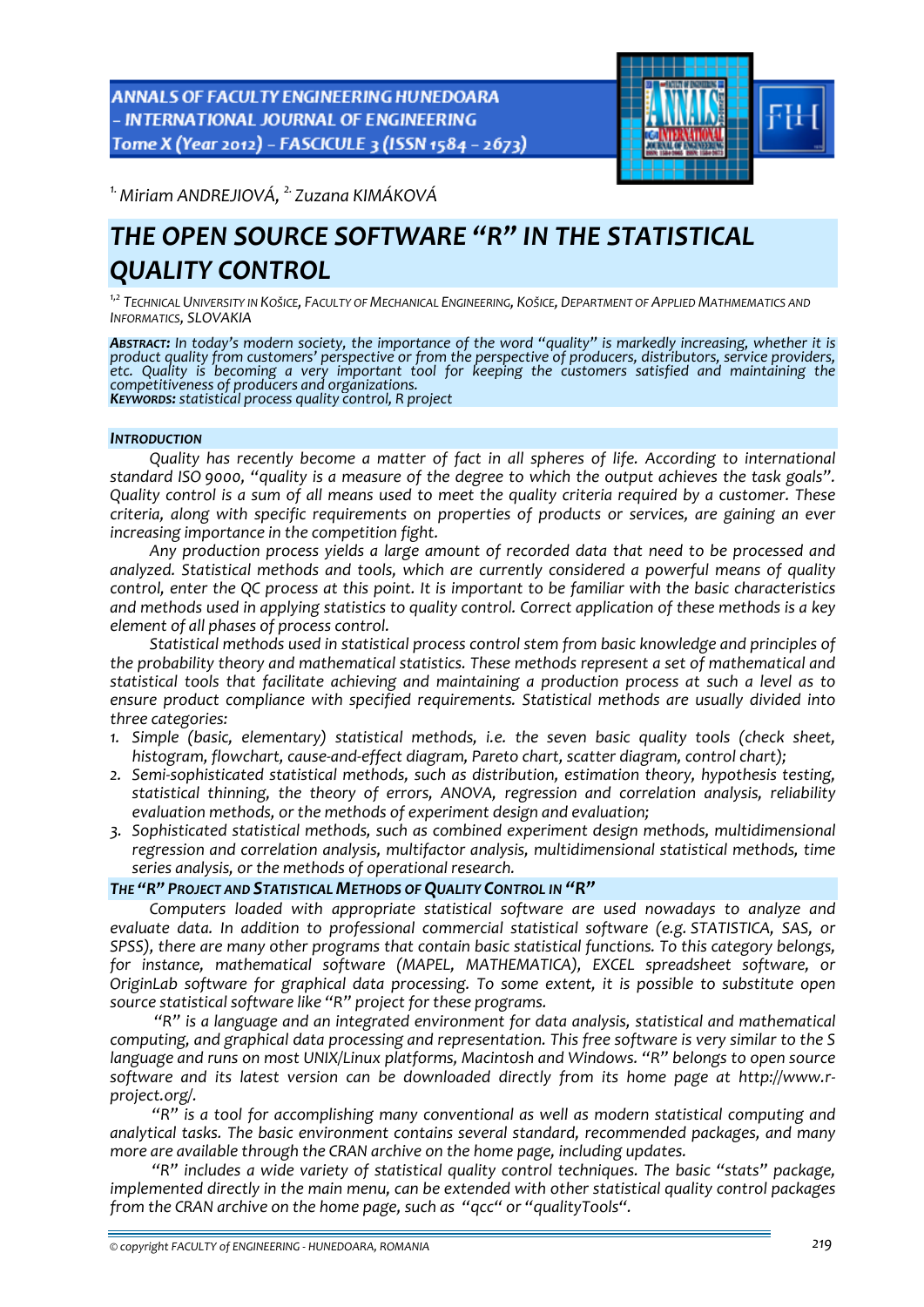# *PACKAGE "STATS"*

*The basic statistical "stats" package is one of the default "R" packages. It enables computation of numerical data characteristics. Table 1 lists basic functions (commands) for numerical characteristics of a statistical ensemble.*

| Function  | Characteristics | Function   | Characteristics           |  |
|-----------|-----------------|------------|---------------------------|--|
| mean()    | Arithmetic mean | length()   | Ensemble size             |  |
| median()  | Median          | var()      | Sample variance           |  |
| mode()    | Mode            | sd()       | Sample standard deviation |  |
| max()     | Maximum value   | quantile() | Ouantiles                 |  |
| min()     | Minimum value   | IOR()      | Interguartile range       |  |
| summary() | Summary         | range (    | Value range (min., max.)  |  |

*Table1. Computation of basic numerical characteristics within the "stats" package*

*Beside descriptive statistics, the package also offers hypothesis testing, graphical representation of results, and many other statistical methods.*



*To demonstrate the package features, we are going to analyze measurements of the diameter* [mm] of a component of a 3D BluRay player drive. We open a new EXCEL file and divide the measured data into 25 subgroups, 5 readings per each subgroup. We label the data to be analyzed "diameter" and *save the file as data.csv.*

*The process analysis starts with loading the prepared data file:*

> table=read.table("data.csv",header=T,sep=";",dec=",")

*Arithmetic mean and sample variance of the "data'" file will be computed as follows:*

>mean(table\$data) [1] 4.723248 > var(table\$data) [1] 6.20751e-05

*In terms of graphical representation, the "stats" package offers a boxplot, a Q‐Q plot, a histogram , a pie chart, and many other types of charts.* 

```
>hist(table$data,nclass=7, prob=T, xlab="Data", main="Histogram"); 
lines(density(table$data))
```
*The prob=T argument represents a probability scale; prob=F means that absolute frequencies are allowed for; nclass=5 determines the number of classes.* 

*The lines(density(x)) function is a probability density function.* >boxplot(table\$data, main="Boxplot Data")

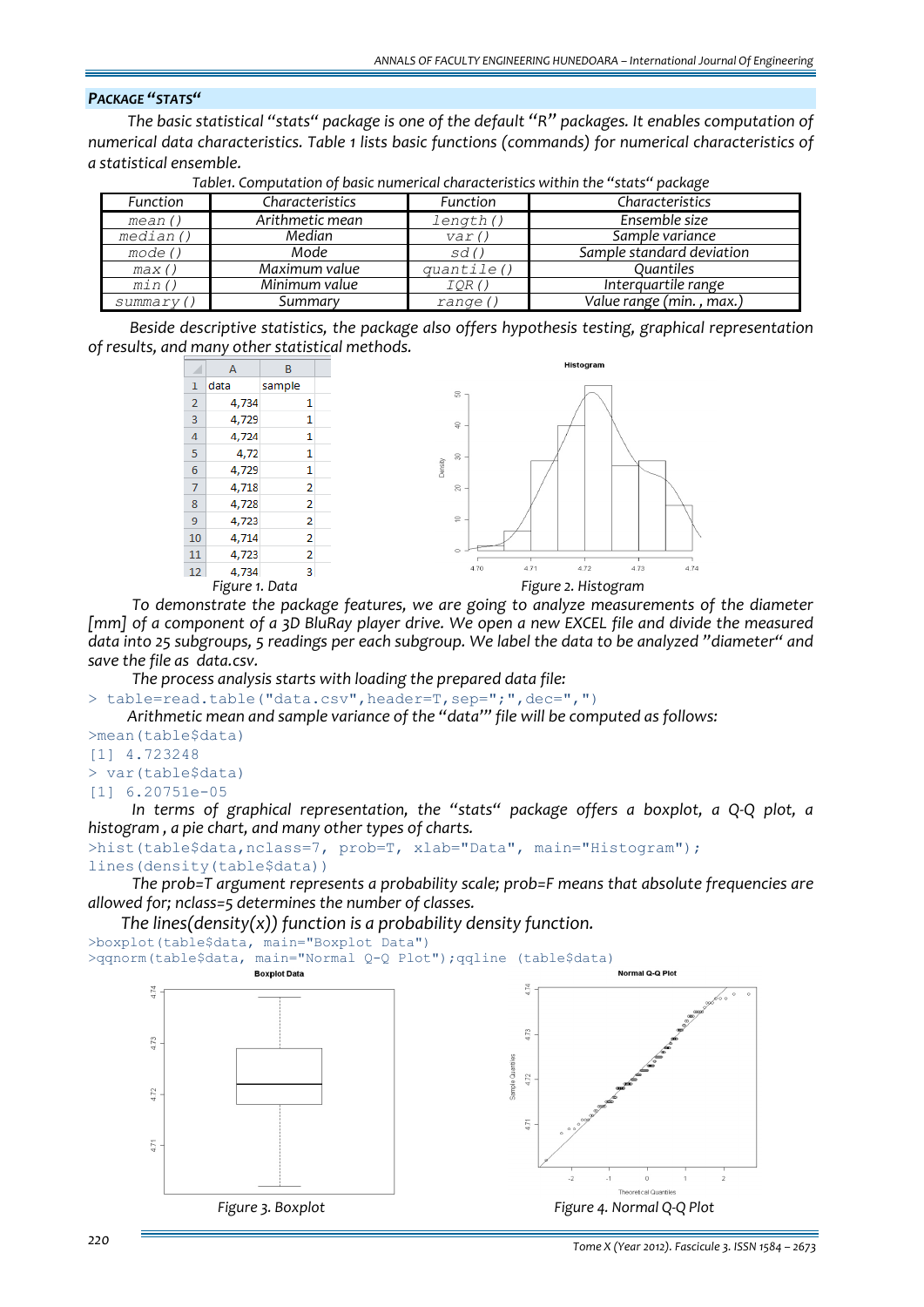*Normal distribution is the most frequent in industrial practice. The Shapiro‐Wilk normality test (shapiro.test()), included among the basic functions of the "stats" package, can be used for normality testing.* 

```
>shapiro.test(table$data) 
Shapiro-Wilk normality test 
data: table$data 
W = 0.9826, p-value = 0.1089
```
# *PACKAGE "QCC"*

*The latest version 2.2 offers a multitude of functions for computing and plotting of basic quality control charts, CUSUM and EWMA charts, process capability analysis, Pareto analysis, etc.* 

*The qcc() command can be used to create basic types of variable control charts. In the simplest* case, the command can read as follows: qcc(data,type=" "). Control limits are usually set as at a *distance of 3*<sup>σ</sup> *from the centerline. This default setting can be changed by the nsigmas command, e.g. qcc(data, type=" ",nsigmas=2).*

>Data=qcc.groups(table\$data, table\$sample) >Data  $[1, 1]$   $[2, 2]$   $[3, 3]$   $[1, 4]$   $[1, 5]$ 1 4.734 4.729 4.724 4.720 4.729

> 2 4.718 4.728 4.723 4.714 4.723 3 4.734 4.737 4.727 4.723 4.725 4 4.738 4.713 4.726 4.718 4.725 5 4.725 4.720 4.711 4.715 4.727

>objR=qcc(Data,type="R")//R bar chart

*Centerline CL=0.0132, lower control limit LCL=0, and upper control limit UCL=0.0356. The R chart (Figure 5) shows that no value is outside the control limits. We can assume that the variability of the monitored process is under statistical control. To get a control chart for the diameter (X bar chart), we need to change the type of chart, e.g. type="xbar" (Table 2).*





*Figure 5. R Chart*

*Table 2. Types of variable control charts* 

| vpe                                   | Thart<br>ontrol | vpe                     | Control Chart                 |
|---------------------------------------|-----------------|-------------------------|-------------------------------|
| "xbar"                                | . char†         | $\epsilon\epsilon$<br>- | char† د                       |
| $^{\prime\prime}$ R $^{\prime\prime}$ | chart           | "xbar.one"              | for one-at-time data<br>chart |

*Attribute control charts can be created by changing the chart type (type="np", or "c","u","p").* 

*A lower specification limit (LSL), an upper specification limit (USL), and a target value (T), given by customer requirements, must be known in order to perform a process capability analysis. Process capability indices are computed by the process.capability() function. In our example, the lower specification limit of LSL=4.70 mm and the upper specification limit of USL=4.74 mm were defined by the spec.limits() command.*

```
> process.capability(objX,spec.limits=c(4.7,4.74)) 
Process Capability Analysis 
Call: 
process.capability(object = objX, spec.limits = c(4.7, 4.74))
Number of obs = 125<br>Center = 4.723248<br>Target = 4.723248Center = 4.723248 LSL = 4.7<br>StdDev = 0.007239897 USL = 4.74StdDev = 0.007239897Capabilityindices: 
Value 2.5% 97.5% 
Cp 0.9208 0.8063 1.0352 
Cp_l 1.0704 0.9483 1.1924 
Cp_u 0.7713 0.6770 0.8656 
\overline{Cp} k 0.7713 0.6589 0.8837
Cpm 0.8402 0.7277 0.9524 
Exp<LSL 0.066% Obs<LSL 0% 
Exp>USL 1% Obs>USL 0%
```
*The program output not only contains the values of individual capability indices, but also their 97.5 percent reliability intervals. A target value of T=4.72 mm, representing the midpoint of the interval* defined by USL and LSL, was used to determine the capability index  $C_{pm}$ . This value can be specified *according to customer requirements using the "target=" function.*

*The graphical output is a histogram with the computed capability indices (Figure 6).*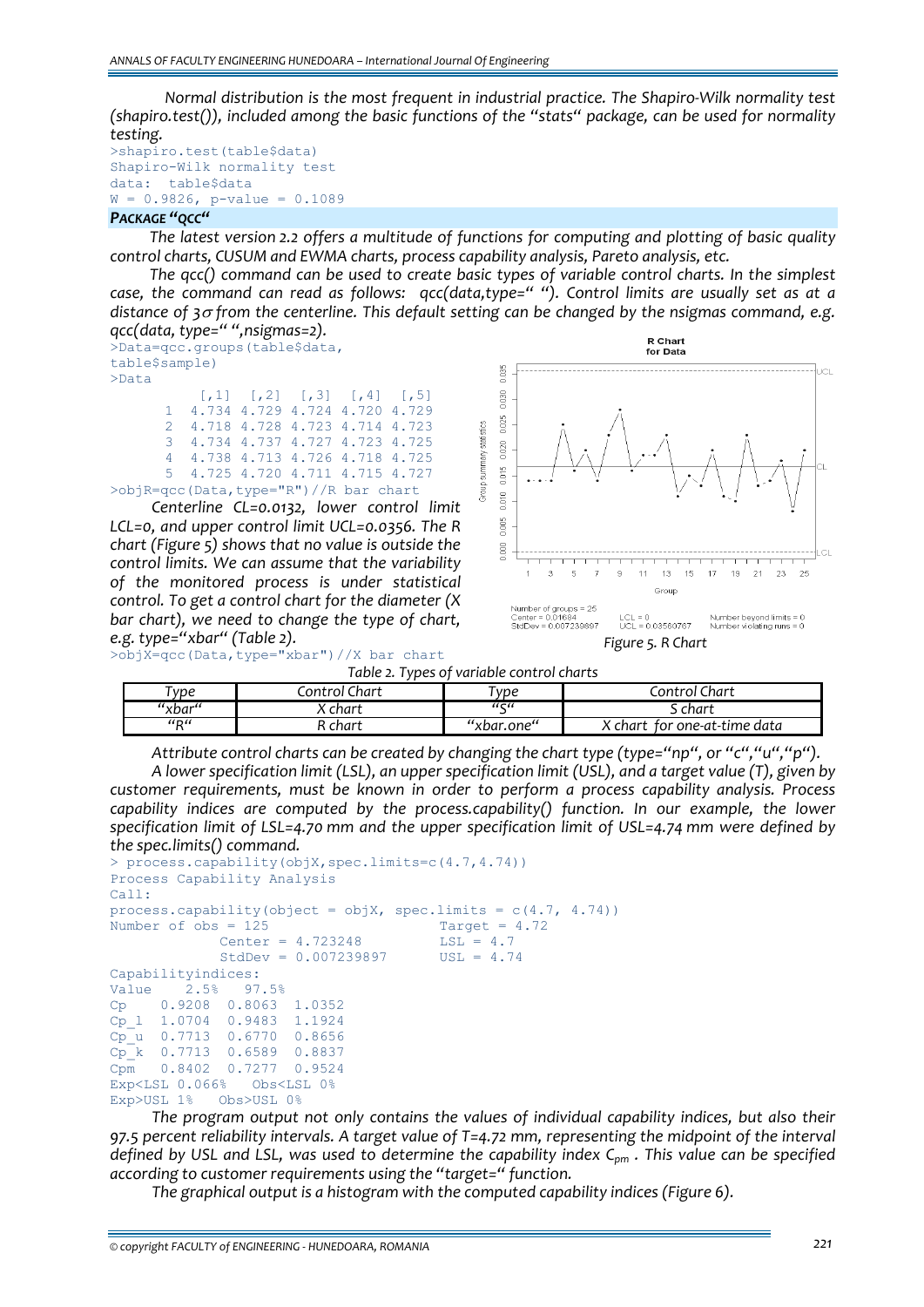

*The older version 2.0 also includes the process.capability.sixpack() function for performing a final process capability analysis (version 2.2 lacks this function).* 

>process.capability.sixpack(objX,spec.l imits=c(4.70,4.74))

*Other functions of the "qcc" package are listed in Table 3.* 

*In the next step, we are going to perform a Pareto analysis and identify the ultimate causes of poor quality. A certain type of product exhibited six types of quality defects during inspection. The variety and frequency of these defects is shown in the table 4.*

*Figure 6. Process Capability Analysis*

| Table 3. Other control chart functions |  |
|----------------------------------------|--|
|----------------------------------------|--|

| 'vpe           | <b>Function</b>                                | түре           | <b>Function</b>                 |  |
|----------------|------------------------------------------------|----------------|---------------------------------|--|
| cusum()        | CUSUM chart                                    | oc.curves()    | Operating characteristic curves |  |
| ewma()         | EWMA chart                                     | pareto.chart() | Pareto chart                    |  |
| shewhart.rules | Functions specifying rules for Shewhart charts |                |                                 |  |

 *Table 4. Defects and their frequency during quality inspection of a certain product* 

| Freauencv | Defect                | Freauencv |
|-----------|-----------------------|-----------|
|           | D Incomplete product  |           |
|           | E No operating manual |           |
|           | F Other defect        |           |
|           |                       |           |



#### *Figure 7. Process Capability Analysis*

Groun

#### *Pareto analysis for defect in R:*

```
> defect=c(41,115,72,98,20,8)<br>> names(defect)=c("A", "B", "C", "D", "E", "F")
> names (defect) = c("A",
> pareto.chart(defect) 
Pareto chart analysis for defect 
       Frequency Cum.Freq. Percentage Cum.Percent.<br>115.000000 115.000000 32.485876 32.485876
   B 115.000000 115.000000 32.485876<br>D 98.000000 213.000000 27.683616
   D 98.000000 213.000000 27.683616 60.169492<br>C 72.000000 285.000000 20.338983 80.508475
   C 72.000000 285.000000 20.338983 80.508475<br>A 41.000000 326.000000 11.581921 92.090395
        A 41.000000 326.000000 11.581921 92.090395 
   E 20.000000 346.000000 5.649718 97.740113<br>F 8.000000 354.000000 2.259887 100.000000
         8.000000 354.000000
```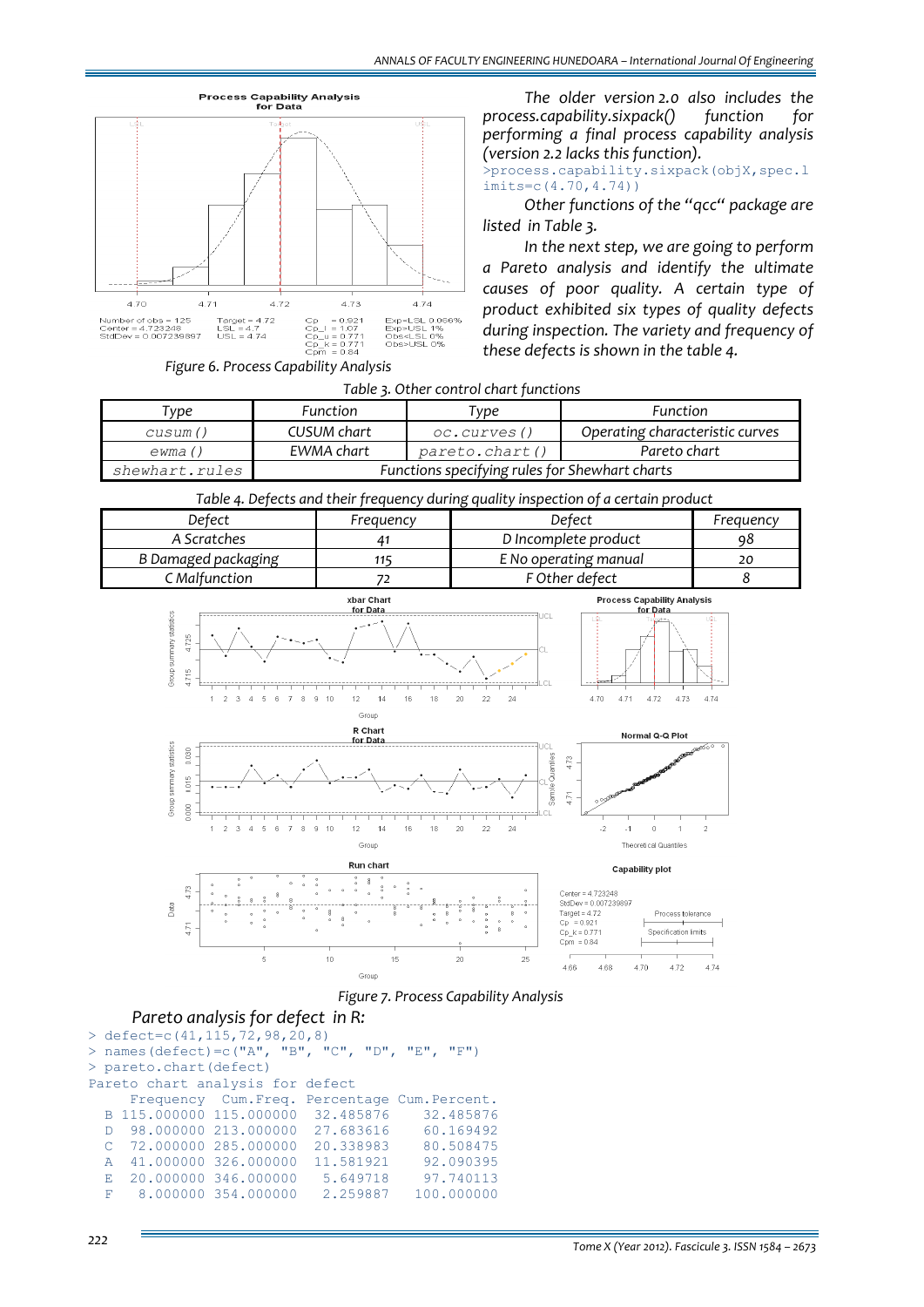

*The result of the analysis is a frequency chart, the graphical output being a Pareto chart with a Lorenz curve. According to the analysis, the root causes of poor quality are defects B, D and C.*

#### *PACKAGE "QUALITYTOOLS"*

*The "qualityTools" package contains methods connected with the DMAIC model (Define, Measure, Analyze, Improve, Control) of the Six Sigma method. Among the tools included within this package are: process capability analysis in case of normal or other than normal distribution, measurement system analysis (repeatability, reproducibility), Pareto analysis, distribution functions, experiment design, etc.* 

*Measurement capability analysis based on variation analysis is a part of the package. Let's take three randomly selected operators and ten randomly selected samples, each of the operators measuring each sample twice. The measurement system capability can be analyzed using the gageRRDesign(), gageRR()and plot() functions.*

```
>library(qualityTools)\\ installation package qualityTools
>design = gageRRDesign(Operators=3, Parts=10, Measurements=2, randomize=FALSE) 
>response(design)=c(10.96,10.99,10.94,10.90,10.89,10.85,10.67,10.68,10.71,10.35,10.42,
10.36,10.71,10.73,10.73,10.82,10.80,10.75,10.55,10.54,10.48,10.65,10.64,10.65,10.46,10
.45,10.42,10.55,10.57,10.55,10.97,10.96,10.91,10.89,10.93,10.84,10.68,10.74,10.64,10.4
0,10.39,10.33,10.68,10.72,10.65,10.81,10.84,10.76,10.56,10.60,10.49,10.63,10.69,10.66,
10.47,10.43,10.45,10.57,10.54,10.53)
```

```
>analysis = gageRR(design)
```

```
AnOVa Table - crossedDesign
```
Df SumSq MeanSq F valuePr(>F) Operator 2 0.01886 0.009432 15.8515 2.005e-05 \*\*\*<br>Part 9 1.87130 0.207922 349.4494 < 2.2e-16 \*\*\* 9 1.87130 0.207922 349.4494 < 2.2e-16 \*\*\* Operator:Part 18 0.01080 0.000600 1.0087 0.4778 Residuals 30 0.01785 0.000595 --- Signif. codes: 0 '\*\*\*' 0.001 '\*\*' 0.01 '\*' 0.05 '.' 0.1 ' ' 1 ----------

```
AnOVa Table WithoutInteraction - crossedDesign 
              Df SumSq MeanSq F valuePr(>F)<br>2 0.01886 0.009432 15.80 5.344e-06 ***
Operator 2 0.018860.009432
```

```
Part 9 1.87130 0.207922 348.31 < 2.2e-16 ***
Residuals 48 0.02865 0.000597 
--- 
Signif. codes: 0 '***' 0.001 '**' 0.01 '*' 0.05 '.' 0.1 ' ' 1
```
# Gage R&R

----------

|                          |          |                   |                   |       | VarComp VarCompContrib Stdev StudyVar StudyVarContrib |
|--------------------------|----------|-------------------|-------------------|-------|-------------------------------------------------------|
| totalRR                  | 0.001039 | 0.0292 0.0322     |                   | 0.193 | 0.171                                                 |
| repeatability            | 0.000597 |                   | $0.0168$ $0.0244$ | 0.147 | 0.130                                                 |
| reproducibility 0.000442 |          | $0.0124$ $0.0210$ |                   | 0.126 | 0.111                                                 |
| Operator                 | 0.000442 | $0.0124$ $0.0210$ |                   | 0.126 | 0.111                                                 |
| Operator: Part 0.000000  |          | 0.000000.0000     |                   | 0.000 | 0.000                                                 |
| Part to Part             | 0.034554 | 0.9708 0.1859     |                   | 1.115 | 0.985                                                 |
| totalVar                 | 0.035593 |                   | 1,0000 0.1887     | 1.132 | 1,000                                                 |

*Figure 9: Output of Gage R&R*

*It follows from the first ANOVA chart results that the interaction between the operators and the samples is insignificant (p‐value=0.4778). Since the interaction is insignificant, modeling will be repeated without interactions. Based on a study, the standard deviation of the process was estimated at 0.193 (Figure 9). Next results indicate that repeatability and reproducibility (R&R) represent 2.92 percent of the total variance caused by the measurement process, where 1.68 percent is repeatability (equipment variability) and 1.24 percent reproducibility (operator variability). The remaining 97.08 percent represents part to part variability. The graphical output is shown in Figure 10.* > plot(analysis)

*© copyright FACULTY of ENGINEERING ‐ HUNEDOARA, ROMANIA 223*